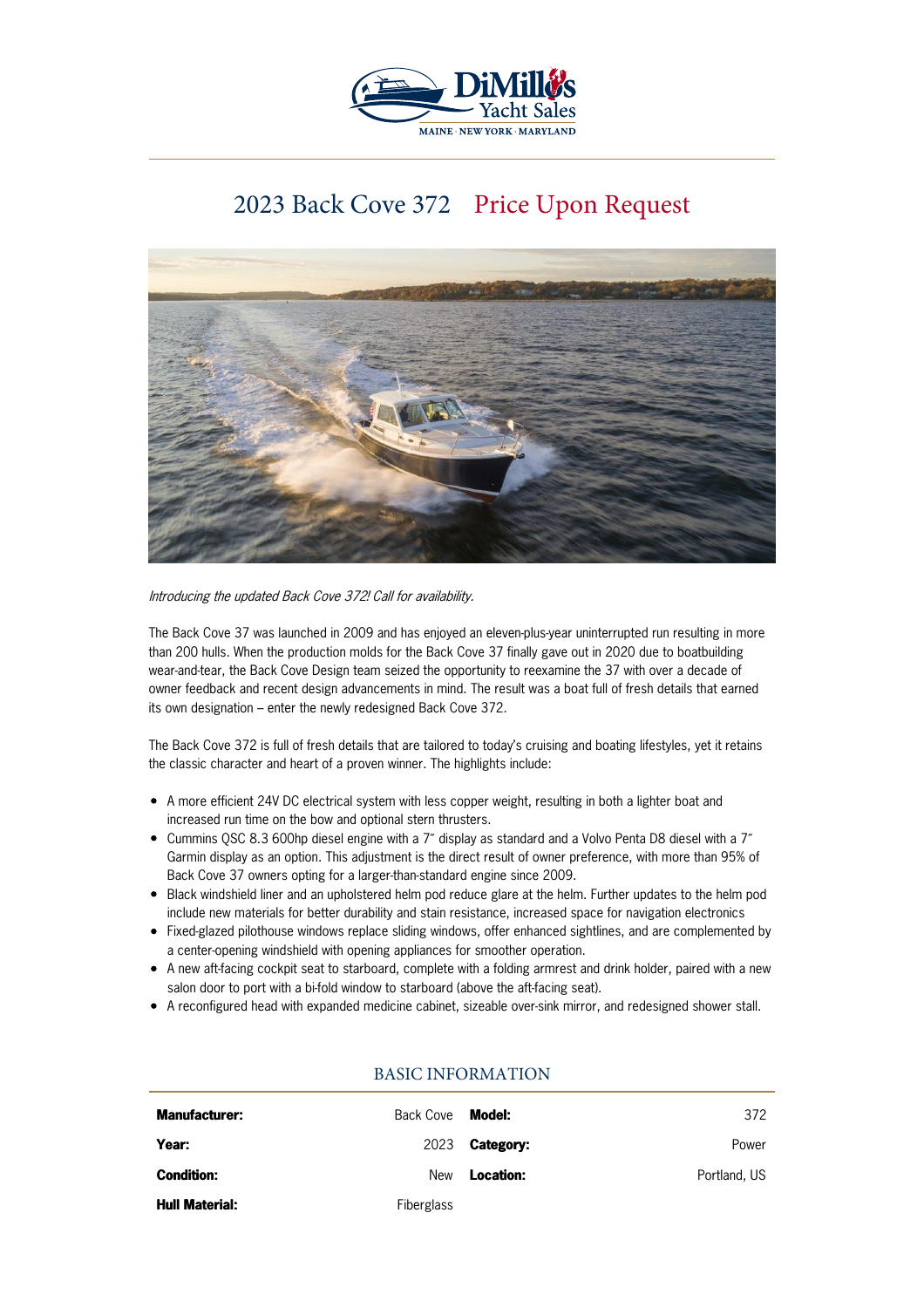**Length:** 37 ft **Beam:** 13.25 ft

#### ENGINE

| Make:             | Cummins | Model:              | OSC 8.3        |
|-------------------|---------|---------------------|----------------|
| Engine(s):        |         | <b>Engine Type:</b> | Inboard        |
| <b>Fuel Type:</b> | diesel  | Horsepower:         | 600 horsepower |

#### TANK CAPACITIES

| <b>Fuel Tank:</b>    |           | - tank(s) <b>Fresh Water Tank:</b> | - tank(s) |
|----------------------|-----------|------------------------------------|-----------|
| <b>Holding Tank:</b> | - tank(s) |                                    |           |

### ACCOMODATIONS

**Total Berths:** 1 **Total Heads:** 1



#### **Standard Equipment**

**Hull**● Back Cove white iso-npg gelcoat● Back Cove white iso-npg gelcoat w/vinylester backup resin● VIP resin infused hull w/ PVC foam core hull bottom● VIP resin infused foam core stringer system● Advanced prop pocket hull design● Awlgrip boot stripe● Molded cove stripe depression w/ "gold or silver leaf" style stripe andBack Cove Heron

**Deck**● Back Cove white gelcoat w/graystone anti-skid on walking surfaces● VIP resin infused balsa core sandwich structure● Mooring cleats forward, aft and mid-ships (aft cleats are pull-up style)● Stainless steel anchor roller weldment● Anchor locker w/ ground tackle storage● 24V electric anchor windlass w/control at helm & foot switches on deck● Ensign flagstaff aft● Burgee staff on bow pulpit● LED deck mounted running lights● LED all-around anchor/ navigation light on hard top● Teak accent stripe on cabin side● Custom 1-1/4" 316L stainless steel perimeter rail● SS handrails concealed under hardtop, port, and starboard● Compressed air horn on hardtop (mast optional)● (5) opening port lights w/ insect screens and shades● Port & starboard molded steps leading to side and fore deck● Aft facing cockpit seat on starboard side● Molded quarter seating in cockpit w/ storage, port, and starboard● Transom door on centerline● Swim platform w/ SS under-mount swim ladder● Hot and cold cockpit shower● Self draining cockpit● Pop-up fender cleats on swim platform (for tender)● Cockpit grab rails behind cockpit seats on coaming (4)● 6 inch, 200 Watt Fusion speakers (aft of salon door)

**Mechanical Systems**● 300 US gallon fuel tank w/ 2" flip-tab deck fill● Vented cross-linked polyethylene fuel tank with shut off valves● Racor fuel/water separator

**Mechanical Systems**● Cummins QSC8.3 600 mhp electronic controlled engine w/ ZF gear● 2.25'' Aquamet shaft● 4 Blade NiBrAl propeller● PSS dripless shaft log● Binnacle mount electronic single lever engine control● Raymarine digital engine display● Bronze sea valve on engine intake● Marelon sea valves on underwater thru hulls● Bronze internal, in-line raw water strainer on engine, generator and airconditioner intake● Bronze external strainer on engine and air conditioner intake● Wet exhaust with 8" dual-stage horizontal muffler● Electric single actuator trim tabs w/ helm position indicator● SeaStar hydraulic steering w/ tilt helm pump● Sidepower bow thruster w/ joystick control (SE100)● Hot and cold pressurized water● 11 gallon water heater w/ engine heat exchanger, tempering valve andpressure relief valve plumbed to thru hull

**Electrical Systems**● AC/DC control panel with polarity indicator● 24Vdc system battery management switching● 12Vdc fuse block for electronics● Emergency battery bank cross-over switch (ACR)● (2) 120Vac 30 amp shore power inlets w/50 foot cords●